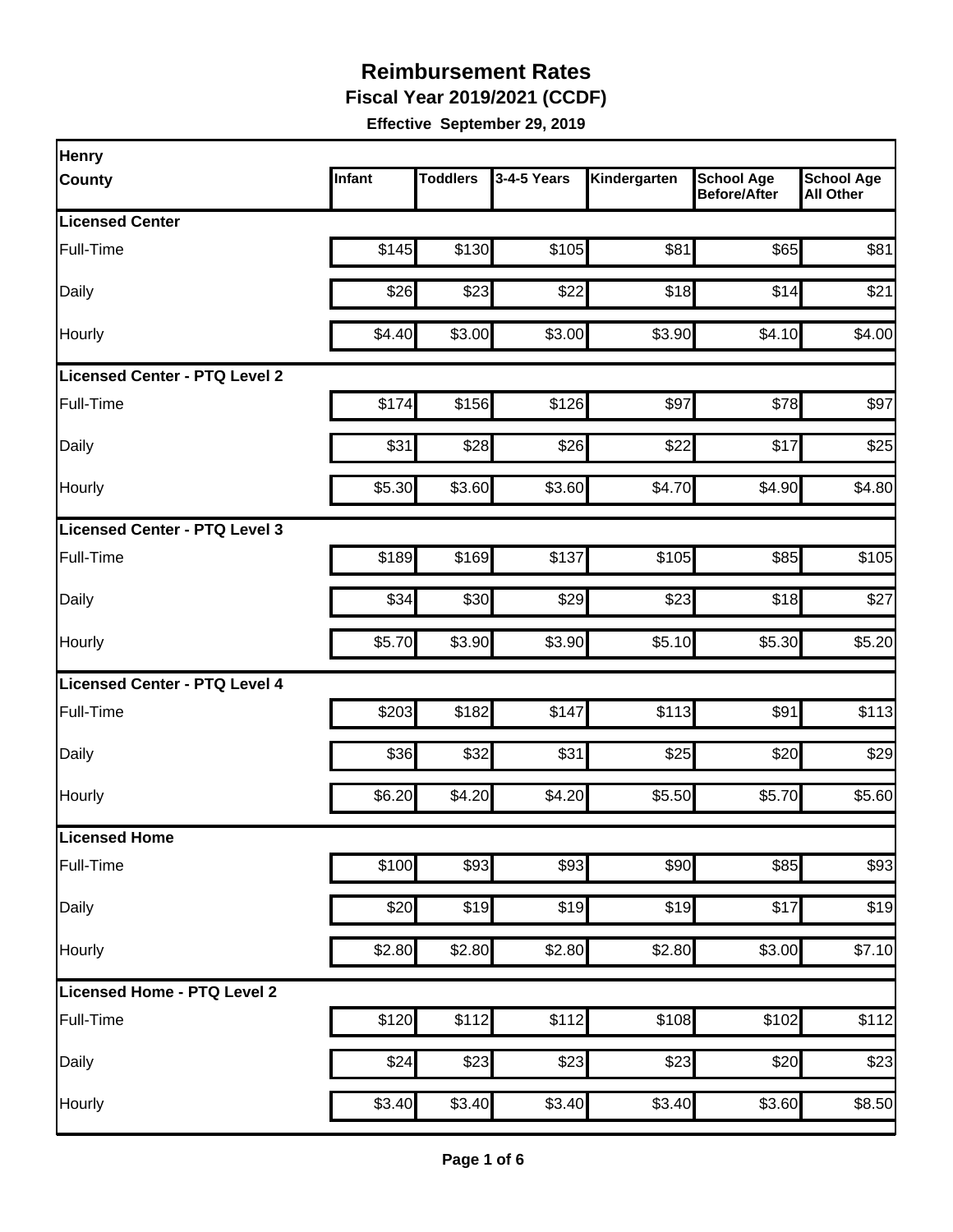**Fiscal Year 2019/2021 (CCDF)**

| <b>Henry</b>                             |        |                 |                  |                    |                                          |                                       |
|------------------------------------------|--------|-----------------|------------------|--------------------|------------------------------------------|---------------------------------------|
| <b>County</b>                            | Infant | <b>Toddlers</b> | 3-4-5 Years      | Kindergarten       | <b>School Age</b><br><b>Before/After</b> | <b>School Age</b><br><b>All Other</b> |
| Licensed Home - PTQ Level 3              |        |                 |                  |                    |                                          |                                       |
| Full-Time                                | \$130  | \$121           | \$121            | \$117              | \$111                                    | \$121                                 |
| Daily                                    | \$26   | \$25            | \$25             | \$25               | \$22                                     | \$25                                  |
| Hourly                                   | \$3.60 | \$3.60          | \$3.60           | \$3.60             | \$3.90                                   | \$9.20                                |
| Licensed Home - PTQ Level 4              |        |                 |                  |                    |                                          |                                       |
| Full-Time                                | \$140  | \$130           | \$130            | \$126              | \$119                                    | \$130                                 |
| Daily                                    | \$28   | \$27            | \$27             | \$27               | \$24                                     | \$27                                  |
| Hourly                                   | \$3.90 | \$3.90          | \$3.90           | \$3.90             | \$4.20                                   | \$9.90                                |
| <b>Registered Ministry</b>               |        |                 |                  |                    |                                          |                                       |
| Full-Time                                | \$100  | \$73            | \$73             | \$73               | \$42                                     | \$73                                  |
| Daily                                    | \$21   | \$14            | \$14             | \$7                | \$7                                      | \$14                                  |
| Hourly                                   | \$3.10 | \$1.60          | \$1.60           | \$2.10             | \$1.60                                   | \$1.60                                |
| <b>Registered Ministry - PTQ Level 1</b> |        |                 |                  |                    |                                          |                                       |
| Full-Time                                | \$123  | \$102           | \$89             | \$77               | \$54                                     | \$77                                  |
| Daily                                    | \$24   | \$19            | \$18             | \$13               | \$11                                     | \$18                                  |
| Hourly                                   | \$3.80 | \$2.30          | \$2.30           | \$3.00             | \$2.90                                   | \$2.80                                |
| <b>Registered Ministry - PTQ Level 2</b> |        |                 |                  |                    |                                          |                                       |
| Full-Time                                | \$174  | \$156           | \$126            | \$97               | \$78                                     | \$97                                  |
| Daily                                    | \$31   | \$28            | $\overline{$}26$ | \$22               | \$17                                     | \$25                                  |
| Hourly                                   | \$5.30 | \$3.60          | \$3.60           | \$4.70             | \$4.90                                   | \$4.80                                |
| <b>Registered Ministry - PTQ Level 3</b> |        |                 |                  |                    |                                          |                                       |
| Full-Time                                | \$189  | \$169           | \$137            | \$105              | $\overline{$85}$                         | \$105                                 |
| Daily                                    | \$34   | \$30            | $\overline{$}29$ | \$23               | \$18                                     | \$27                                  |
| Hourly                                   | \$5.70 | \$3.90          | \$3.90           | $\overline{$5.10}$ | \$5.30                                   | \$5.20                                |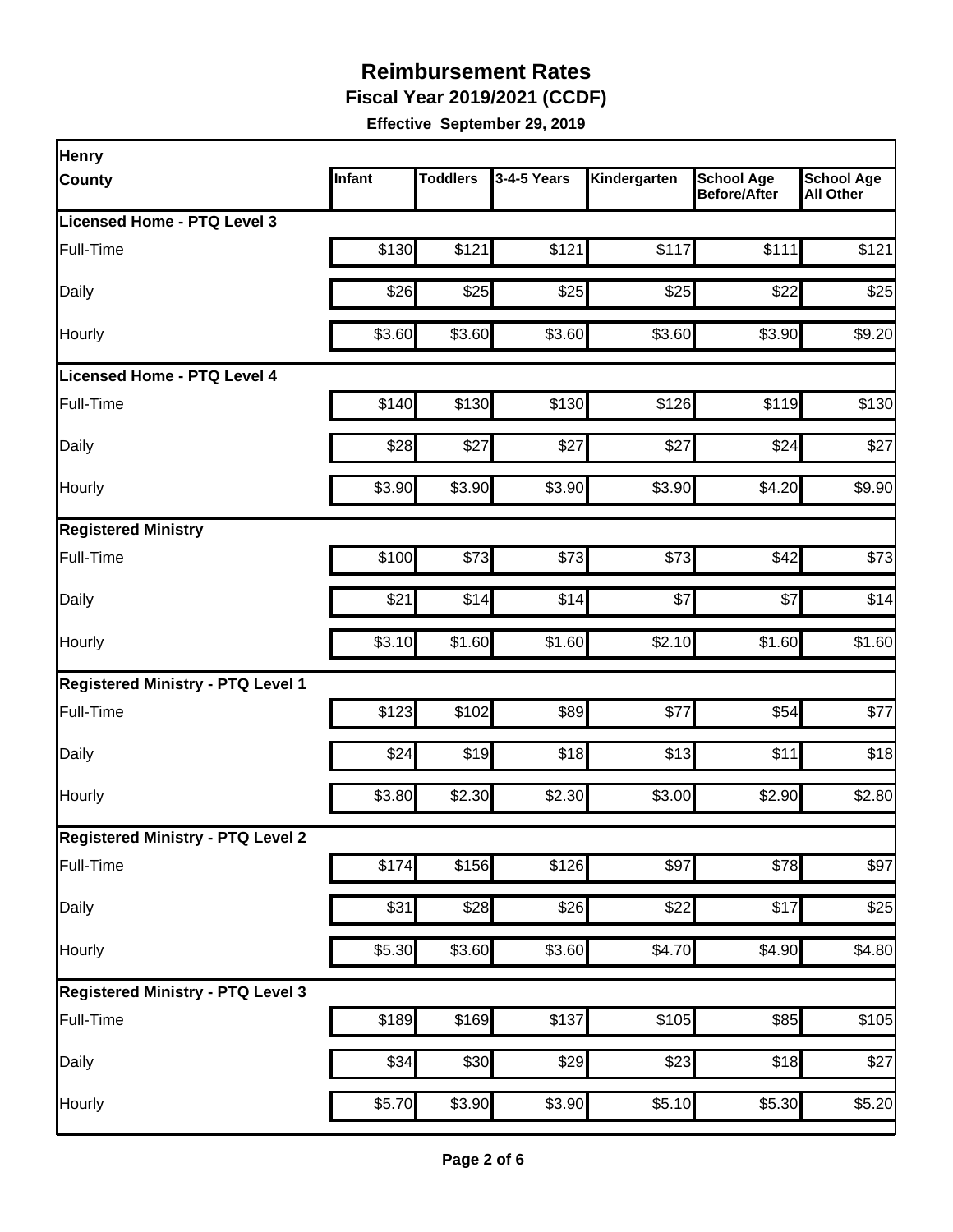**Fiscal Year 2019/2021 (CCDF)**

| <b>Henry</b>                             |               |                 |             |              |                                          |                                       |
|------------------------------------------|---------------|-----------------|-------------|--------------|------------------------------------------|---------------------------------------|
| <b>County</b>                            | <b>Infant</b> | <b>Toddlers</b> | 3-4-5 Years | Kindergarten | <b>School Age</b><br><b>Before/After</b> | <b>School Age</b><br><b>All Other</b> |
| <b>Registered Ministry - PTQ Level 4</b> |               |                 |             |              |                                          |                                       |
| Full-Time                                | \$203         | \$182           | \$147       | \$113        | \$91                                     | \$113                                 |
| Daily                                    | \$36          | \$32            | \$31        | \$25         | \$20                                     | \$29                                  |
| Hourly                                   | \$6.20        | \$4.20          | \$4.20      | \$5.50       | \$5.70                                   | \$5.60                                |
| <b>Exempt Center</b>                     |               |                 |             |              |                                          |                                       |
| Full-Time                                | \$100         | \$73            | \$73        | \$73         | \$42                                     | \$73                                  |
| Daily                                    | \$21          | \$14            | \$14        | \$7          | \$7                                      | \$14                                  |
| Hourly                                   | \$3.10        | \$1.60          | \$1.60      | \$2.10       | \$1.60                                   | \$1.60                                |
| <b>Accredited Exempt Center</b>          |               |                 |             |              |                                          |                                       |
| Full-Time                                | \$135         | \$112           | \$101       | \$89         | \$69                                     | \$89                                  |
| Daily                                    | \$29          | \$25            | \$24        | \$20         | \$15                                     | \$23                                  |
| Hourly                                   | \$4.80        | \$3.30          | \$3.30      | \$4.30       | \$4.50                                   | \$4.40                                |
| <b>Exempt Home</b>                       |               |                 |             |              |                                          |                                       |
| Full-Time                                | \$76          | \$73            | \$73        | \$73         | \$54                                     | \$73                                  |
| Daily                                    | \$16          | \$15            | \$15        | \$15         | \$10                                     | \$15                                  |
| Hourly                                   | \$1.90        | \$1.90          | \$1.90      | \$1.90       | \$1.90                                   | \$1.90                                |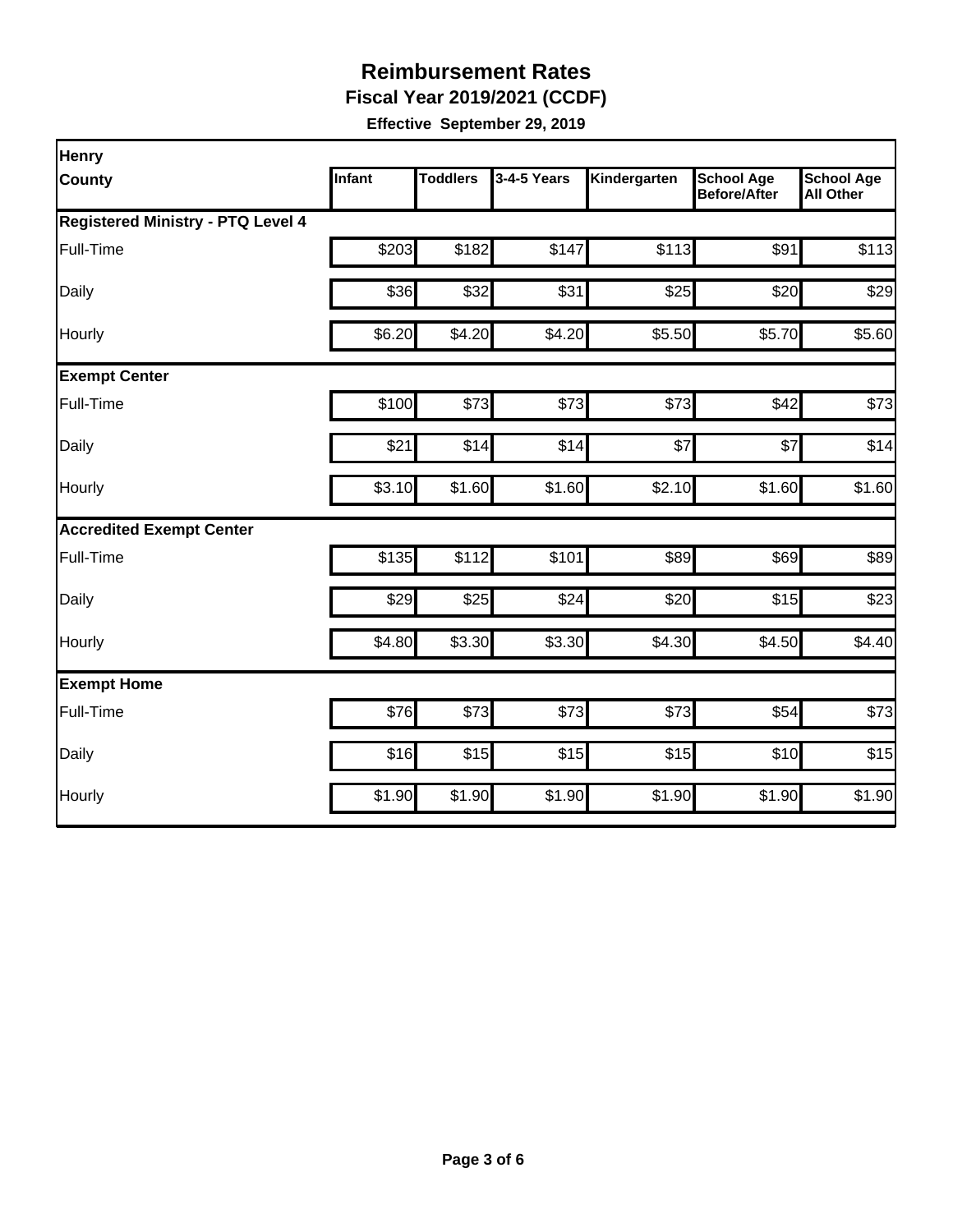#### **School Year 2019/2021 (OMW Pre-K) Reimbursement Rates**

| <b>Henry</b>                  |        |                 |             |              |                                   |                                       |
|-------------------------------|--------|-----------------|-------------|--------------|-----------------------------------|---------------------------------------|
| <b>County</b>                 | Infant | <b>Toddlers</b> | 3-4-5 Years | Kindergarten | <b>School Age</b><br>Before/After | <b>School Age</b><br><b>All Other</b> |
| Licensed Center - PTQ Level 3 |        |                 |             |              |                                   |                                       |
| Full-Time                     |        |                 | \$150.70    |              |                                   |                                       |
| Daily                         |        |                 |             |              |                                   |                                       |
| Hourly                        |        |                 |             |              |                                   |                                       |
| Licensed Center - PTQ Level 4 |        |                 |             |              |                                   |                                       |
| Full-Time                     |        |                 | \$161.70    |              |                                   |                                       |
| Daily                         |        |                 |             |              |                                   |                                       |
| Hourly                        |        |                 |             |              |                                   |                                       |
| Licensed Home - PTQ Level 3   |        |                 |             |              |                                   |                                       |
| Full-Time                     |        |                 | \$133.10    |              |                                   |                                       |
| Daily                         |        |                 |             |              |                                   |                                       |
| Hourly                        |        |                 |             |              |                                   |                                       |
| Licensed Home - PTQ Level 4   |        |                 |             |              |                                   |                                       |
| Full-Time                     |        |                 | \$143.00    |              |                                   |                                       |
| Daily                         |        |                 |             |              |                                   |                                       |
| Hourly                        |        |                 |             |              |                                   |                                       |
| VCP Ministry - PTQ Level 0    |        |                 |             |              |                                   |                                       |
| Full-Time                     |        |                 | \$80.30     |              |                                   |                                       |
| Daily                         |        |                 |             |              |                                   |                                       |
| Hourly                        |        |                 |             |              |                                   |                                       |
| VCP Ministry - PTQ Level 3    |        |                 |             |              |                                   |                                       |
| Full-Time                     |        |                 | \$150.70    |              |                                   |                                       |
| Daily                         |        |                 |             |              |                                   |                                       |
| Hourly                        |        |                 |             |              |                                   |                                       |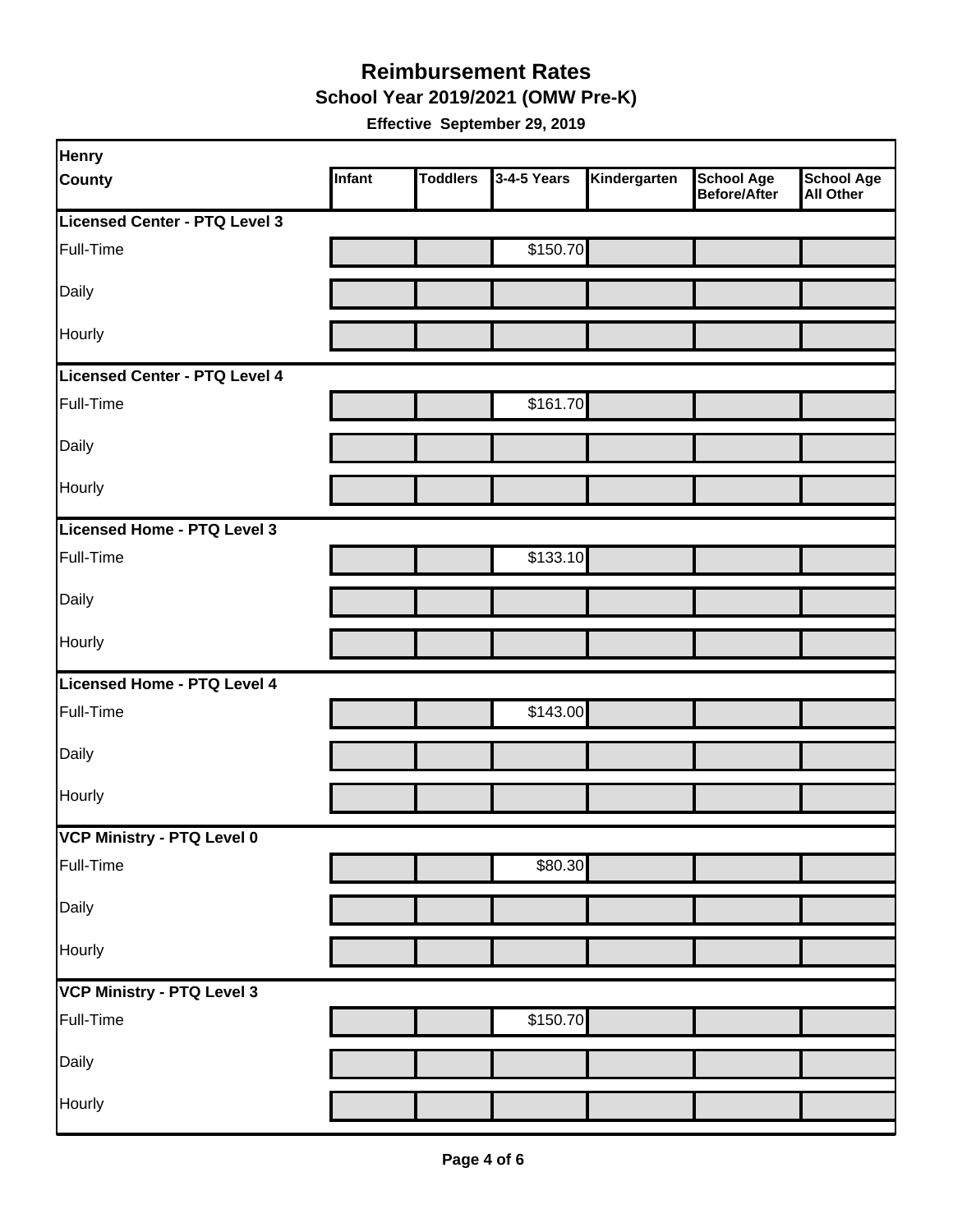**School Year 2019/2021 (OMW Pre-K)**

| <b>Henry</b>                            |               |                 |             |              |                                          |                                       |
|-----------------------------------------|---------------|-----------------|-------------|--------------|------------------------------------------|---------------------------------------|
| <b>County</b>                           | <b>Infant</b> | <b>Toddlers</b> | 3-4-5 Years | Kindergarten | <b>School Age</b><br><b>Before/After</b> | <b>School Age</b><br><b>All Other</b> |
| <b>VCP Ministry - PTQ Level 4</b>       |               |                 |             |              |                                          |                                       |
| Full-Time                               |               |                 | \$161.70    |              |                                          |                                       |
| Daily                                   |               |                 |             |              |                                          |                                       |
| Hourly                                  |               |                 |             |              |                                          |                                       |
| Private Accredited School - PTQ Level 0 |               |                 |             |              |                                          |                                       |
| Full-Time                               |               |                 | \$115.50    |              |                                          |                                       |
| Daily                                   |               |                 |             |              |                                          |                                       |
| Hourly                                  |               |                 |             |              |                                          |                                       |
| Private Accredited School - PTQ Level 1 |               |                 |             |              |                                          |                                       |
| Full-Time                               |               |                 | \$115.50    |              |                                          |                                       |
| Daily                                   |               |                 |             |              |                                          |                                       |
| Hourly                                  |               |                 |             |              |                                          |                                       |
| Private Accredited School - PTQ Level 2 |               |                 |             |              |                                          |                                       |
| Full-Time                               |               |                 | \$138.60    |              |                                          |                                       |
| Daily                                   |               |                 |             |              |                                          |                                       |
| Hourly                                  |               |                 |             |              |                                          |                                       |
| Private Accredited School - PTQ Level 3 |               |                 |             |              |                                          |                                       |
| Full-Time                               |               |                 | \$150.70    |              |                                          |                                       |
| Daily                                   |               |                 |             |              |                                          |                                       |
| Hourly                                  |               |                 |             |              |                                          |                                       |
| Private Accredited School - PTQ Level 4 |               |                 |             |              |                                          |                                       |
| Full-Time                               |               |                 | \$161.70    |              |                                          |                                       |
| Daily                                   |               |                 |             |              |                                          |                                       |
| Hourly                                  |               |                 |             |              |                                          |                                       |